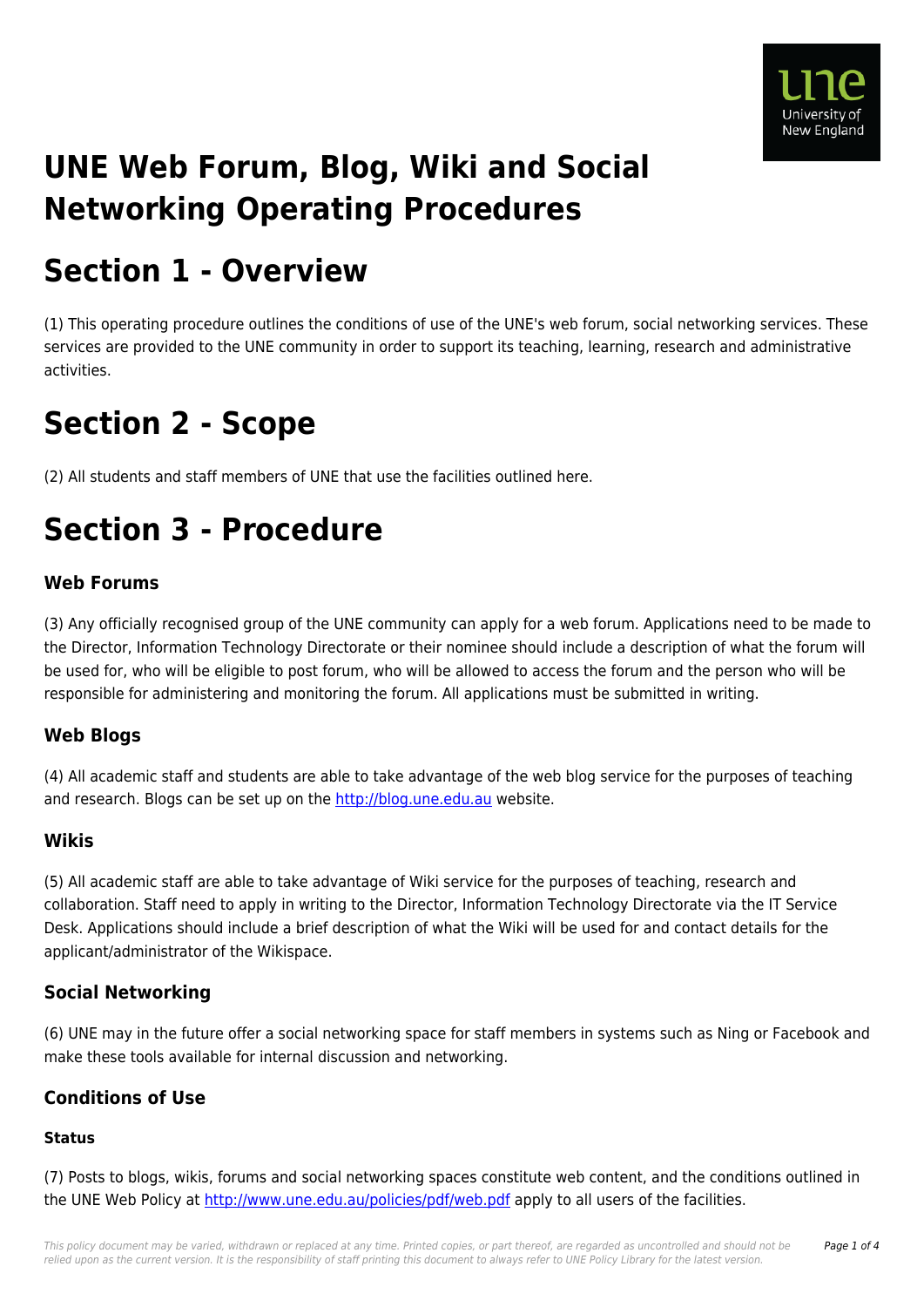#### **Copyright and Take Down Notices**

(8) Content posted to web forums., blogs and social networking spaces must comply with UNE's copyright policy. The University reserves the right to remove any content, without notice, which has been associated with a take down notice or request to remove material which has questionable copyright status, until the status of the material in question can be established. See the UNE Copyright policy at <http://www.une.edu.au/copyright/>and Take Down information at<http://www.une.edu.au/uneweb/takedown.php> .

#### **Forum Guidelines (UNE Forums)**

(9) Two forums are administered by ITD, the UNE Discussion forum and the UNE For-Sale forum. All users should read and follow the guidelines published on the ITD web site for these forums at <http://www.une.edu.au/it-services/staff/email/lists/index.php#uneforum>

#### **Penalties**

(10) Penalties for failure to comply with this operating procedure and associated policies/operating procedures are outlined in the Rules for the Use of UNE Computers and Communications Facilities.

# **Section 4 - Definitions**

#### **University Community**

(11) Staff, students and approved affiliates of the University of New England.

#### **Account Holder**

(12) A member of the UNE community who has registered for access to UNE ICT systems.

#### **Web Forum**

(13) A web forum is a World Wide Web based application which allows users to post messages and read messages posted by other users.

#### **Web Blog**

(14) A web blog is an on-line journal application which allows the user to maintain a daily on-line log or diary. Blogs usually also support additional features, such as an RSS feed and access to items by date.

#### **RSS Feeds**

(15) RSS stands for Really Simple Syndication. An RSS feed provides details concerning new items added to a web page or web blog. Users can access an RSS feed through the use of an RSS reader or abrogator. The RSS reader will notify the user of new items added to the web page or blog. This notification usually includes a subject and brief description.

#### **Wikis**

(16) Wikis are webspaces based software that allows users to freely create and edit Web page content on the fly using any Web browser. Wiki supports hyperlinks and has a simple text syntax for creating new pages and crosslinks between internal pages. This makes them especially useful for information that needs frequent updating as well as for collaborative projects.